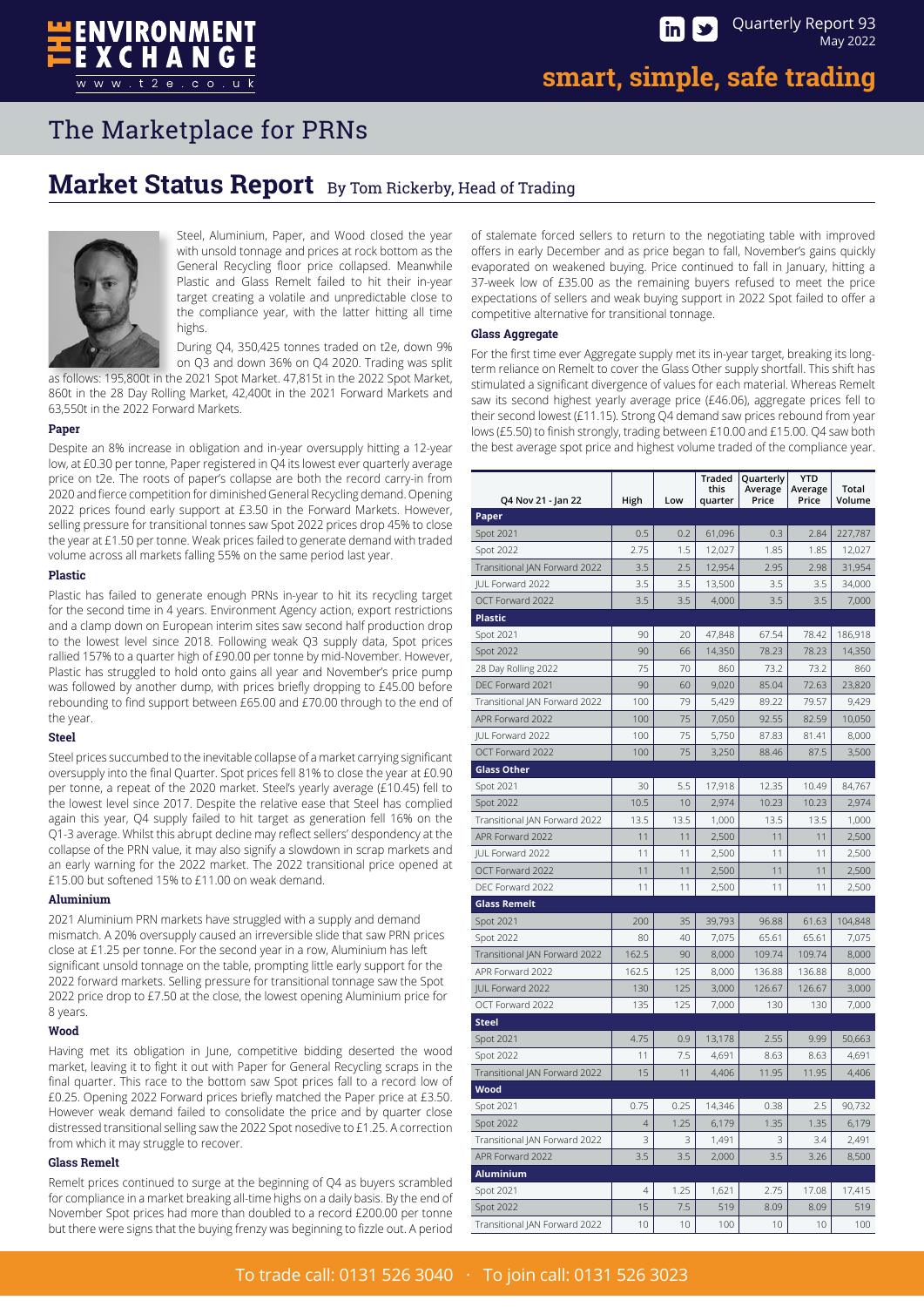# **Managing Director's Comments Spring 2022**



While trading in the final quarter of 2021 was relatively quiet, so much has taken place after its completion that it has been difficult to keep up! No sooner do Q4 figures arrive than they are joined by the eagerly anticipated response to the Extended Producer Responsibility consultation. Like its predecessor the response is no lightweight with over 400 pages to read supplemented by a consultation on PRN reform, a further

86 pages to digest. While Covid fades from the front pages, global logistics and supply chains remain disrupted by the reality of war in Ukraine. Despite this the PRN system has once again delivered compliance.

### **2021 Compliance**

Packaging use has continued to grow despite the pandemic. The winners in tonnage terms are Paper, Glass and Aluminium while the losers have been Steel, Plastic and Wood. It is difficult to tell whether these reductions have been achieved through lightweighting or substitution. From an obligation perspective, where increasing material specific targets have an impact there has been growth in all except Wood and General Recycling.



The on-going squeeze on the General Obligation is a concern and contributes to the volatility in PRN prices. It is hoped that going forward this target will be more ambitious. Of small concern currently but potentially greater going forward is the growth of other materials used in packaging. If these are not recycled, this will create increasing challenges to meet targets.

### **Extended Producer Responsibility**

The consultation response is comprehensive, a reflection of the

complexity of the consultation where answers to one question may be completely different depending on the outcome of the answers to another, and still lacks considerable detail. It appears more measured building on the achievements of the PRN system to date, although the initial stay of execution is subject to review in 2026/7.

All at the cost of £1.2 billion to industry between 2024 and 2033 or £41.00 annually per household! Additionally the allocation system will be stopped, reporting requirements will be extended to all businesses with a turnover of £1 million that handle in excess of 25 tonnes of packaging and there remains an ambition to stop the export of plastic waste to non-OECD countries.

| Year              | 2023            | 2024       | 2030       |
|-------------------|-----------------|------------|------------|
| <b>Targets</b>    | <b>Business</b> | Overall    |            |
| Plastic           | 61              | 51         | 62         |
| Aluminium         | 69              | 45         | 50         |
| Steel             | 87              | 82         | 85         |
| Paper             | 83              | 80         | 89         |
| Glass             | 82              | 75         | 83         |
| Of which: Re-melt | 72              | 74         | 80         |
| Wood              | 35              | <b>TBC</b> | <b>TBC</b> |
| <b>Total</b>      |                 | 68         | 76         |

Most of the reforms proposed to the PRN system make sense. Data reporting should not only be improved to the regulator but also to the wider market, with this in mind an early Q4 report on 21 February would set the tone for the subsequent year.

### **2022 Compliance**

The 2022 market has been slow to start. Companies may be trying to assess the possibility of a recession or inflation or are concerned about the high prices. The carry forward from 2021 although substantial was lower than anticipated, in hindsight this may be seen as a missed opportunity. Looking forward currently there is tension in all markets with Glass and Plastic looking particularly tight. Some have reacted swiftly to the response securing tonnage in the 2023 forward markets.

Thank you to James Fleming for his article. Regulating the Environment is a far from easy task. It is important that the regulator uses the information that is available to it as well as being timely, firm and fair. They cannot achieve it on their own. We look forward to meeting everyone as Spring and Summer progress and continuing to be of service to you.

yn /lughwan

Angus Macpherson *Managing Director* 

### **Continued from page 4**

to make better use of our respective enforcement capability and powers. Another example of our enhanced partnership with HMRC is the examination of VAT declarations against PRN data to forensically scope tax compliance.

**Q: What would you like to see change to make the current PRN system, or any future system that is introduced under EPR, more robust?**

I would personally like to see improved guidance for reprocessors and does help.

exporters use of consultants, to ensure they receive the appropriate level of support and value for money, like the [Technically Competent](https://eur03.safelinks.protection.outlook.com/?url=https%3A%2F%2Fwww.gov.uk%2Fguidance%2Flegal-operator-and-competence-requirements-environmental-permits&data=04%7C01%7Cclare.baldock%40environment-agency.gov.uk%7C46c512e5c37d44fd035708da05b1f261%7C770a245002274c6290c74e38537f1102%7C0%7C0%7C637828559080281382%7CUnknown%7CTWFpbGZsb3d8eyJWIjoiMC4wLjAwMDAiLCJQIjoiV2luMzIiLCJBTiI6Ik1haWwiLCJXVCI6Mn0%3D%7C3000&sdata=meG0ae%2BeunWZDXTFeGKBm2jfFOuiXK8MHqxzZS27MzE%3D&reserved=0)  [Managers guidelines for permits](https://eur03.safelinks.protection.outlook.com/?url=https%3A%2F%2Fwww.gov.uk%2Fguidance%2Flegal-operator-and-competence-requirements-environmental-permits&data=04%7C01%7Cclare.baldock%40environment-agency.gov.uk%7C46c512e5c37d44fd035708da05b1f261%7C770a245002274c6290c74e38537f1102%7C0%7C0%7C637828559080281382%7CUnknown%7CTWFpbGZsb3d8eyJWIjoiMC4wLjAwMDAiLCJQIjoiV2luMzIiLCJBTiI6Ik1haWwiLCJXVCI6Mn0%3D%7C3000&sdata=meG0ae%2BeunWZDXTFeGKBm2jfFOuiXK8MHqxzZS27MzE%3D&reserved=0).

There are many other changes on the horizon that will complement the regulation of Producer Responsibility, such as other regulatory reform and digital waste tracking.

Those who are motivated to offend will always find a way around any or any rature system that is informed the EFR, more robust:<br>Fines that match the crime will help to create a fairer PRN system and<br>act as a deterrent to offending.<br>Rown offenders directly to us or anonymously via Crimestop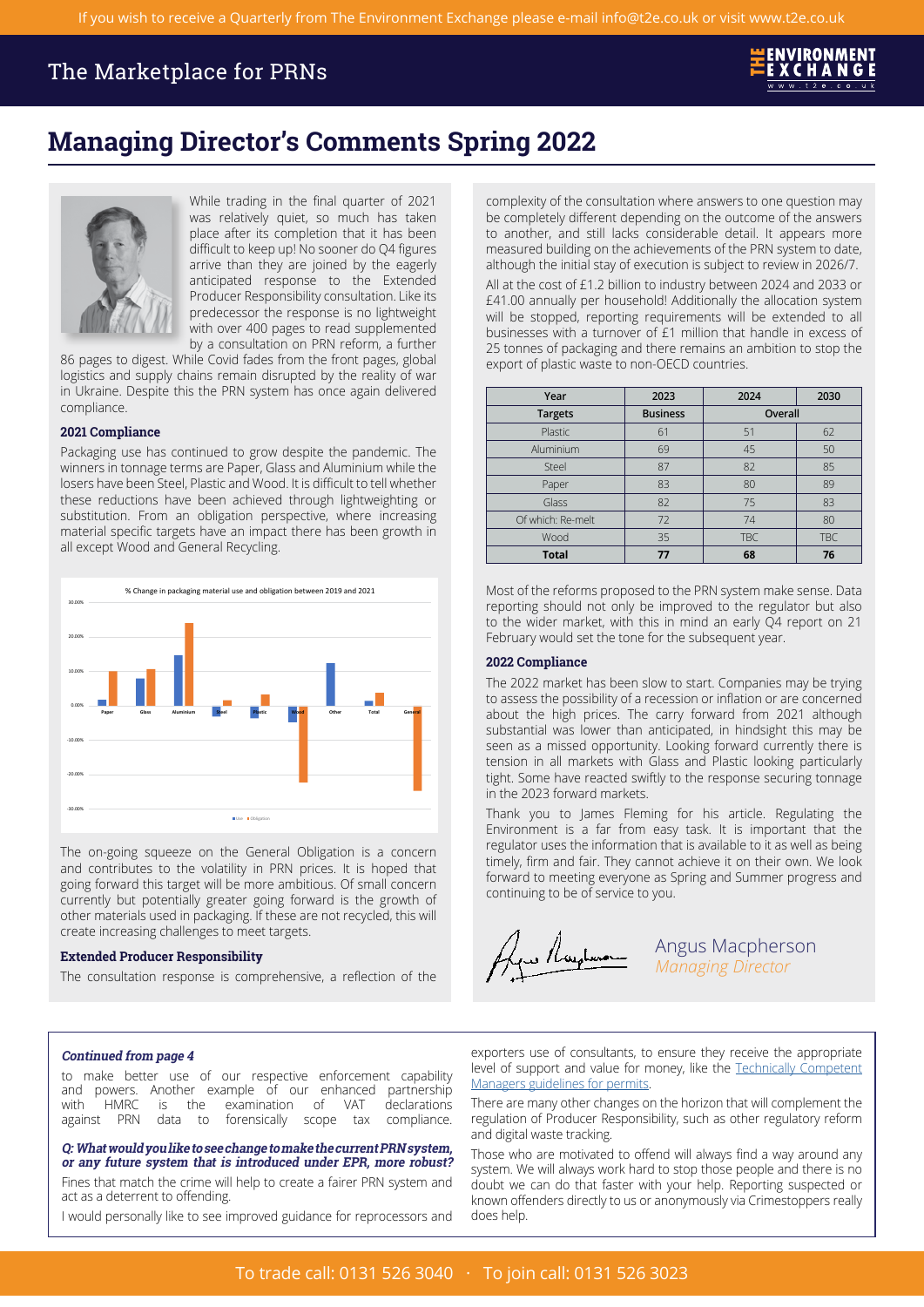

## **Q4 Supply Analysis** By Andrew Letham, Operations Manager



The final set of data released for 2021 shows recycling to have risen 179,427 tonnes (t) Year on Year (YoY) with ong performances<br>Paper, Glass Remelt in Paper, Glass Remelt (despite missing its target) & Wood creating much of the uplift. Plastic and Steel fared less well dropping by 64,448t and 23,613t

respectively YoY with Glass Aggregate recycling also falling by 13,822t. Most materials comfortably met their individual targets and will take substantial but diminished carry-in into 2022. Despite the largest ever recycling return, Glass Remelt (1,348,354t) failed to meet its target in year which was also the case with Plastic as both relied heavily on carry-in from 2020 to meet targets.

Total recycling obligations grew YoY as target increases coupled with a rise in Packaging handled for all materials except Plastic and Wood added 3.25% (247,815t). The most significant change was seen in Glass Remelt which saw growth of 195,312t, reflecting the change in consumption habits during 2020 due to Covid 19 and the increase in Split between Remelt and Aggregate moving from 67% by way of Remelt to 72%. Paper also saw a sharp increase in obligation as a 4% target increase and growth in packaging handled saw 251,678t added to the obligation from last year.

As expected, obligated company numbers fell YoY as the fallout from Covid continued with 123 less

companies registered at the end of the compliance year (7,132) than in 2020.

support on offer Q4 turned out to be the largest recycling return to date carry forward of 269,643t will be taken into 2022 which will see a further<br>with the 357,440t reported 4% (13,793t) ahead of Q3 and 8% (27,135t) 4% t was missed in year only half the 80,657t carry-in was required meaning although demanding is achievable at current recycling rates.

dipped in Q4 with the 121,896t recycled 15% (21,000t) behind the yearly continuation average. Despite the drop in recycling (13,822t) from the previous year, difficult. average. Despite the drop in recycling (13,822t) from the previous year, 2021 marks the first time that Aggregate has met its individual target since 2013, a feat made easier this year with a reduction in the percentage of

Plastic missed target in year and reported the worst return since 2018. The 1,111,789t reported as recycled in 2021, 53% of which were reprocessed domestically represent a 64,448t drop YoY as the Q4 return reprocessed domestically represent a 64,448t drop YoY as the Q4 return<br>of 269,147t fell 16,485t (5.8%) below the average quarterly volume<br>required. Despite this and owing to a large carry-in from 2020 and a<br>required. Despi

| <b>Material</b>        | <b>Carry In</b> | <b>Q1</b> | <b>Q2</b> | Q <sub>3</sub> | Q4        | 2021<br>Obligation | <b>YTD Supply</b><br>+ Carry In | <b>Balance</b> |
|------------------------|-----------------|-----------|-----------|----------------|-----------|--------------------|---------------------------------|----------------|
| Paper                  | 299.118         | 993,998   | 940,482   | 898,627        | 969,075   | 3,367,022          | 4,101,300                       | 734,278        |
| <b>Aggregate Glass</b> | 26,429          | 145,751   | 141,220   | 141,718        | 121,896   | 540,296            | 577.014                         | 36,718         |
| Glass remelt           | 80,657          | 301,216   | 346,052   | 343,646        | 357,440   | 1,389,334          | 1,429,011                       | 39,677         |
| <b>Aluminium</b>       | 8,326           | 41.631    | 39.672    | 39.974         | 35,120    | 138,374            | 164.723                         | 26,349         |
| <b>Steel</b>           | 33,644          | 109,904   | 108,042   | 108,119        | 91,848    | 387,656            | 451,557                         | 63,901         |
| <b>Plastic</b>         | 90,553          | 297,203   | 285,312   | 260,127        | 269,147   | 1,142,527          | 1,202,342                       | 59,815         |
| Wood                   | 46,634          | 160,527   | 159,372   | 166,560        | 145,041   | 352,200            | 678.134                         | 325,934        |
| General *              | 0               | 220,878   | 190.800   | 129,419        | 160,215   | 544,111            |                                 |                |
| Total                  | 504.704         | 2,050,230 | 2,020,152 | 1,958,771      | 1,989,567 | 7,861,520          | 7,175,070                       | 1,286,672      |

\*Please note the general supply figure has been generated from calculating the surplus material prns in each quarter and does *not include carry in tonnage.* 



expected carry-forward of 64,671t due to some non-compliance in 2021

With little to no incentive from the PRN for **Paper** sellers in Q4 recycling<br>rates remained remarkably strong. 969,075t were reported as recycled Strong returns for **Glass Remelt** in Q2 and Q3 meant compliance (with rates remained remarkably strong. 969,075t were reported as recycled<br>the help of carry-in from 2020) looked likely but markets remained tight in Q4, the the help of carry-in from 2020) looked likely but markets remained tight in Q4, the second highest return of the year, contributing to a 435,160t with large volumes difficult to come by in Q4. Unsurprisingly, given the oversupply before the 299,118t carry-in is considered. Another large 4% target increase. If Packaging handled remains similar in 2022 this could represent the addition of c.140,000t on the obligation which ahead of the Yearly average of 330,304t. This meant that although target could represent the addition of c.140,000t on the obligation which

a potential 40,000t carry forward was available for 2022. The confirmed<br>carry-out was 60% ahead of this at 64,555t suggesting non-compliance<br>from some parties in 2021. If packaging handled remains at similar levels<br>in 2022 With compliance all but confirmed for **Glass Aggregate** in Q3 recycling taken into 2022 which could prove to be a tight year as War in Ukraine<br>dipped in Q4 with the 121,896t recycled 15% (21,000t) behind the yearly continu

2021 marks the first time that Aggregate has met its individual target since<br>2013, a feat made easier this year with a reduction in the percentage of<br>2013, a feat made easier this year with a reduction in the percentage of Steel, War and Energy prices could also be a disrupting factor to the Aluminium market in 2022.

December 2020 due to shipping issues compilance was easily achieved. The remaining the same for Wood (35%) in 2022 and a large carry forward<br>Looking ahead the 2022 compliance year is potentially tight if the final The fina

9 June 2022

**BMA House, London** 

Secure your ticket now!



**Angus Macpherson** Managing Director (t2e) is speaking at



**RESOURCES AND WASTE** 

**RATEGY UNWRA**